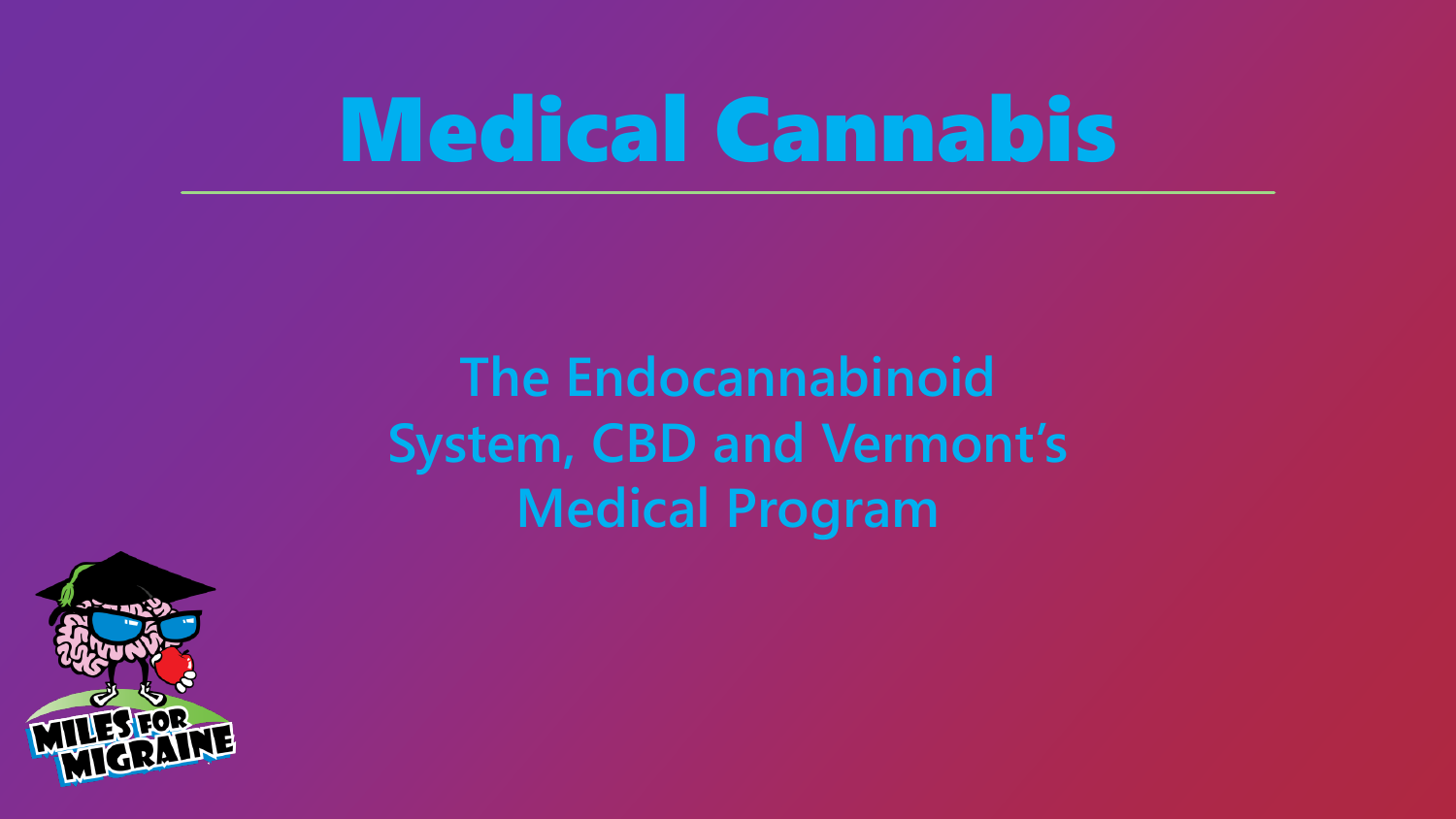## The Endocannabinoid

- It is a complex physiologic system present in **every mammal**
- **It is made up of cannabinoid receptors, molecules that fit or bind into those receptors and the enzymes that make and breakdown those molecules**

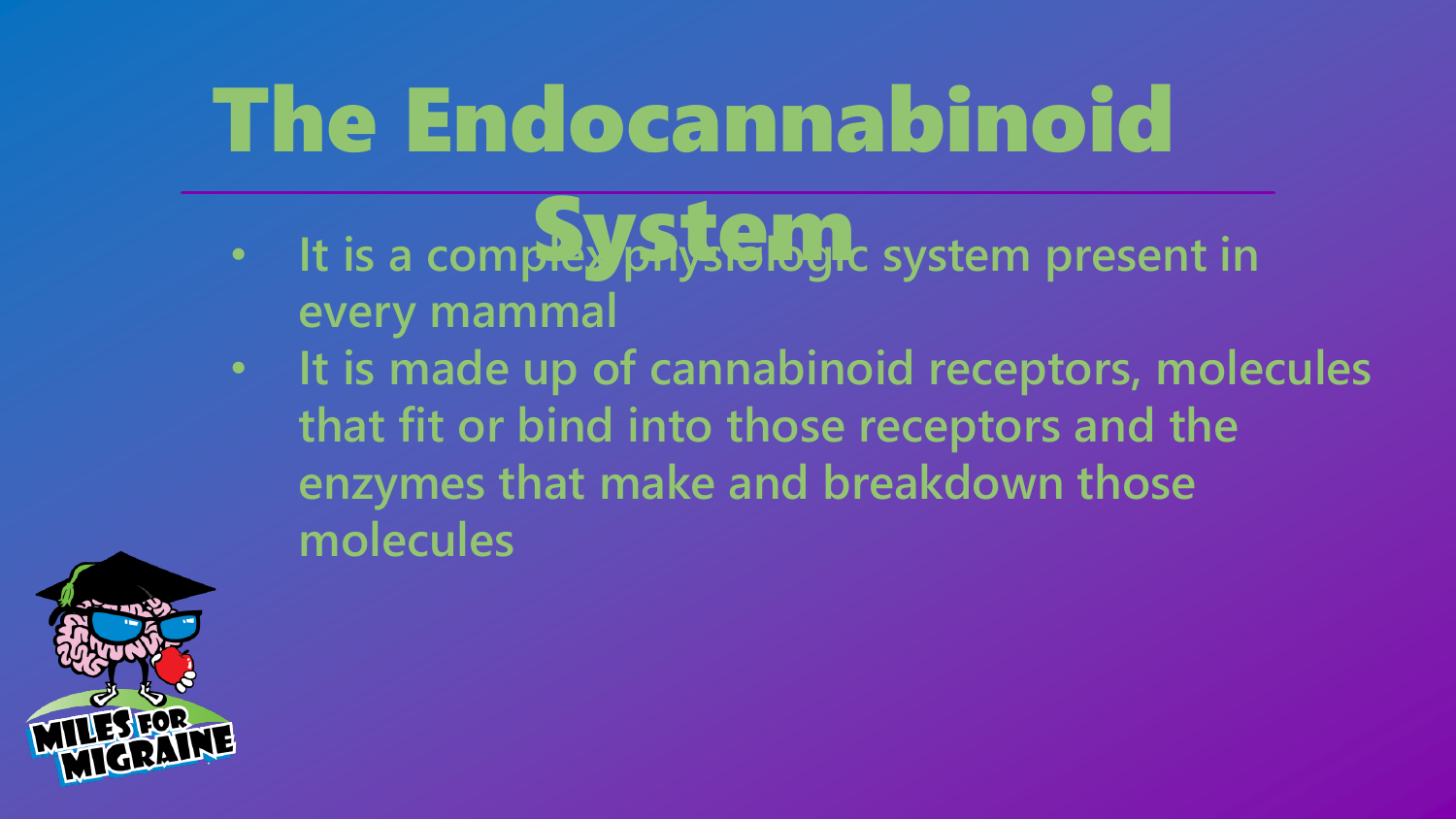### Endocannabinoid, con't

- **It is the most widespread receptor system in the human body and it regulates the most important physiologic pathways in us**
- **It's primary responsibility is homeostasis or balanced health**

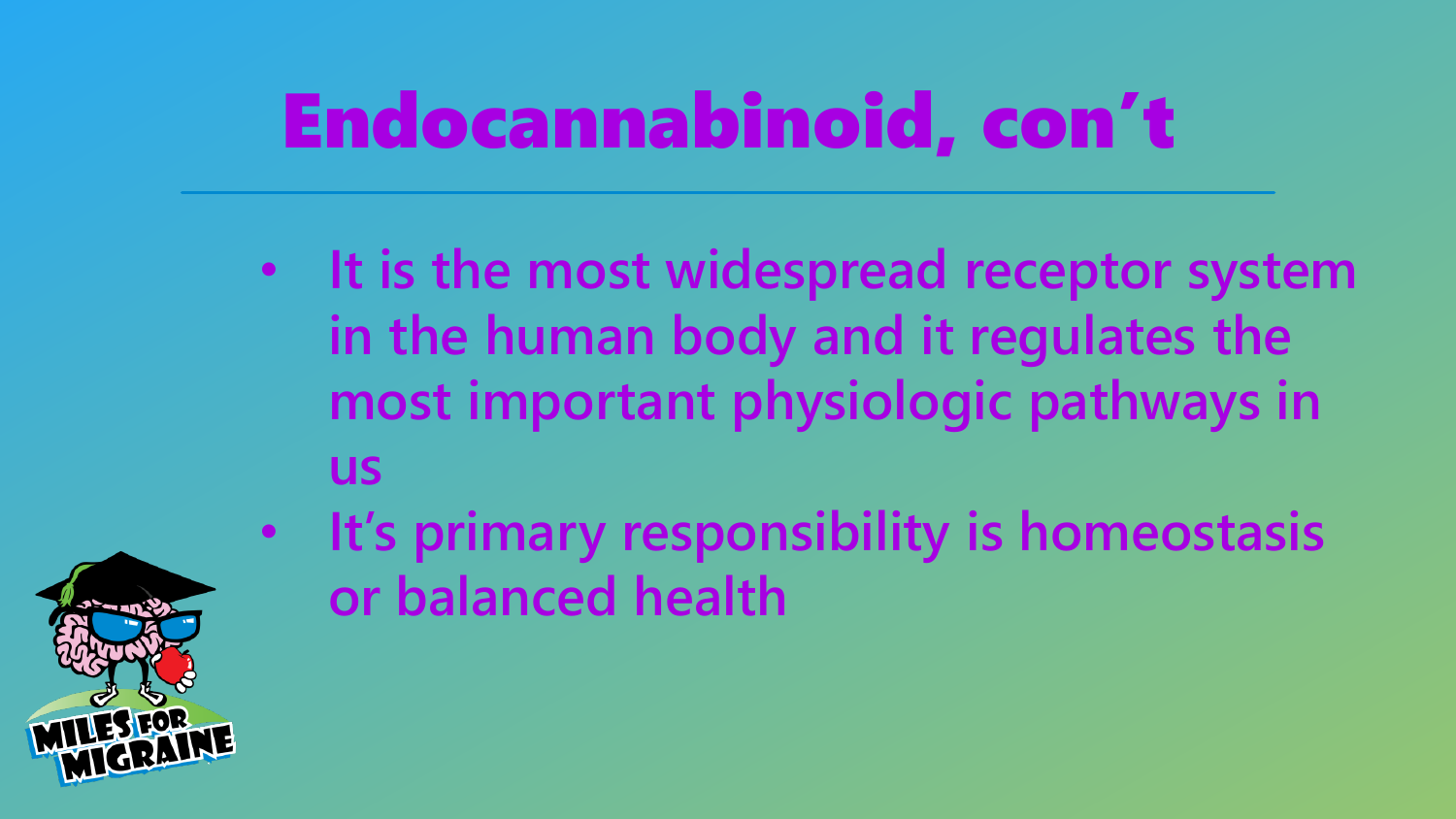#### The ECS and Cannabinoids

- **The molecules that attach to the receptors are called cannabinoids = endocannabinoids**
- **When the endocannabinoid attaches to the receptor site a reaction is triggered resulting in an effect on the brain and body = homeostasis**



• **Cannabinoid receptors act as binding sites for endogenous cannabinoids as well as cannabinoids found in plants such as cannabis and hemp. These are called phytocannabinoids**

• **These phytocannabinoids are basically mimicking our endogenous cannabinoids – triggering the same therapeutic or symptom relief that would occur if our systems were in homeostasis**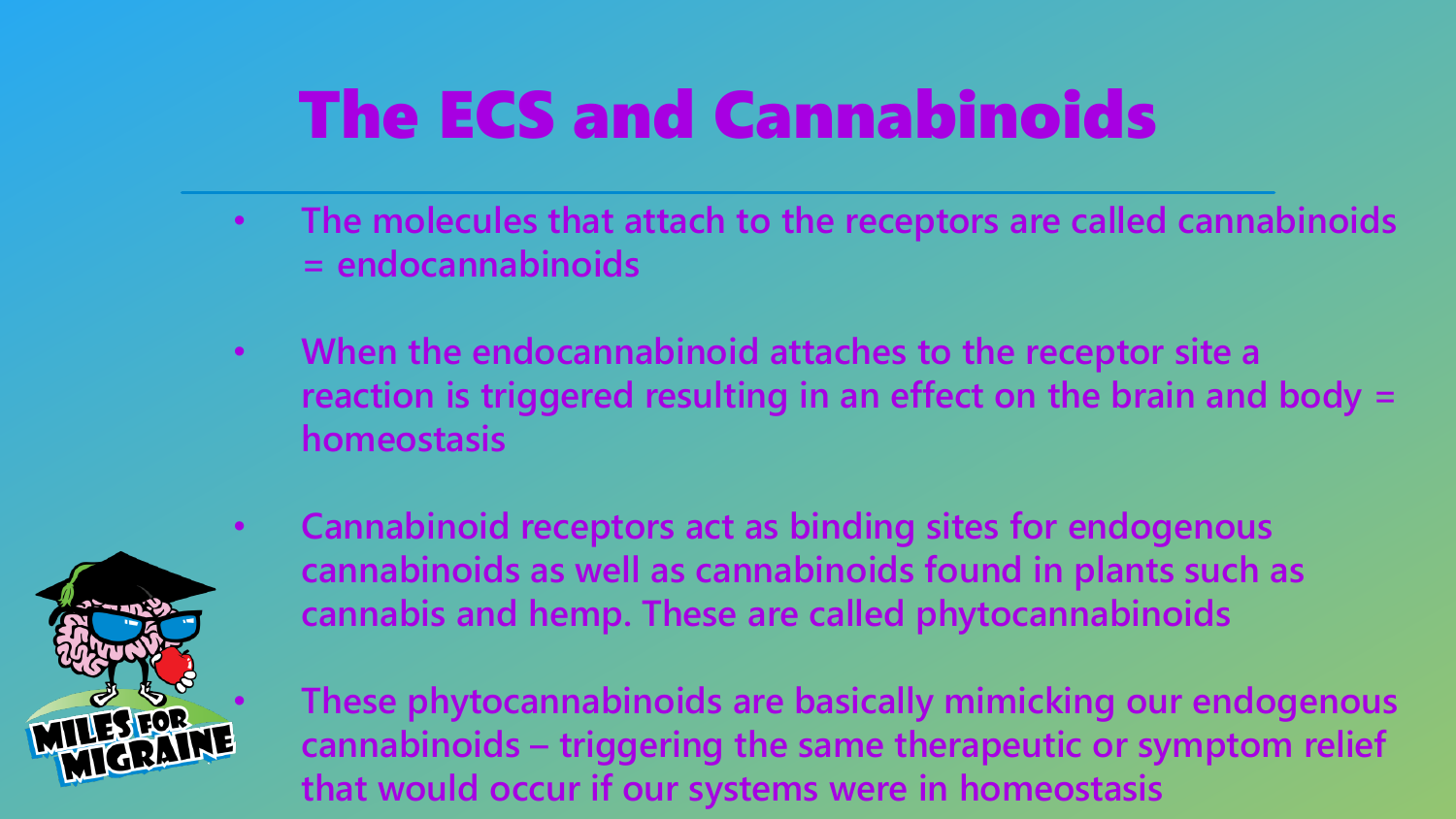### Migraine and Headache

- **Cannabis is Schedule 1 under the Controlled Substance Act = federally illegal**
- **This has impacted US research on many topics including migraine**
- **Some recent studies show that migraine may be due to endocannabinoid deficiency and abnormal inflammatory response**
- **People living with Migraine report headaches that begin in response to a trigger – such as a bright light, hunger, hormones, or certain smells or food**



- **The trigger event causes an imbalance in the brain, which should trigger the production of endocannabinoids to maintain homeostasis**
- **If one is deficient in endocannabinoids, the imbalance continues, leading to development of the migraine**
- **The trigger may also cause inflammation, which may become out**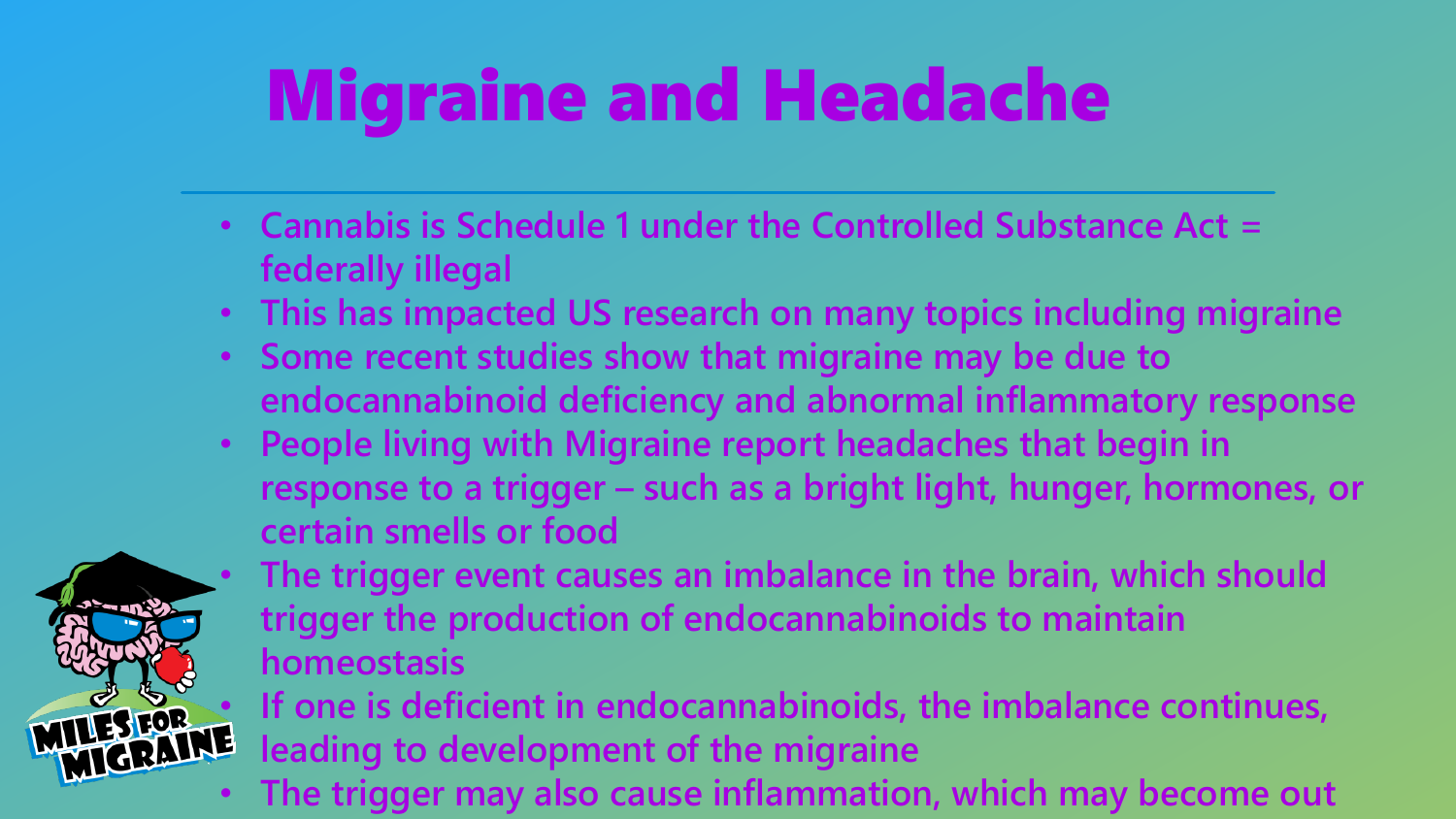#### CANNABIDIOL or CBD

- **Therapeutic and non-intoxicating it is found in cannabis and hemp**
- **Do not need a medical card**
- **CBD's therapeutic qualities outnumber THC's – but one is not necessarily better than the other**
- **Full spectrum or whole plant CBD or hemp oil generally refers to products that not only contain CBD, but contain other plant constituents as well – such as terpenes, other cannabinoids, minerals, vitamins, proteins and other plant materials** • **Broad spectrum CBD – everything except the THC (may be trace amounts)**

• **Isolate is CBD in its purest form. CBD molecules are isolated, extracted and striped of any additional cannabinoids, terpenes and plant components EXAMPLE STOR EXTRACTED IS A SET FOR SET ON A SET ON A SET ON SET ON SET ON SET ON SET OF STATISTIC PAINT.**<br> **WHICRAINE** Which is best for you? You will have to try them all and see how you

**react. Different conditions might react differently to a full spectrum**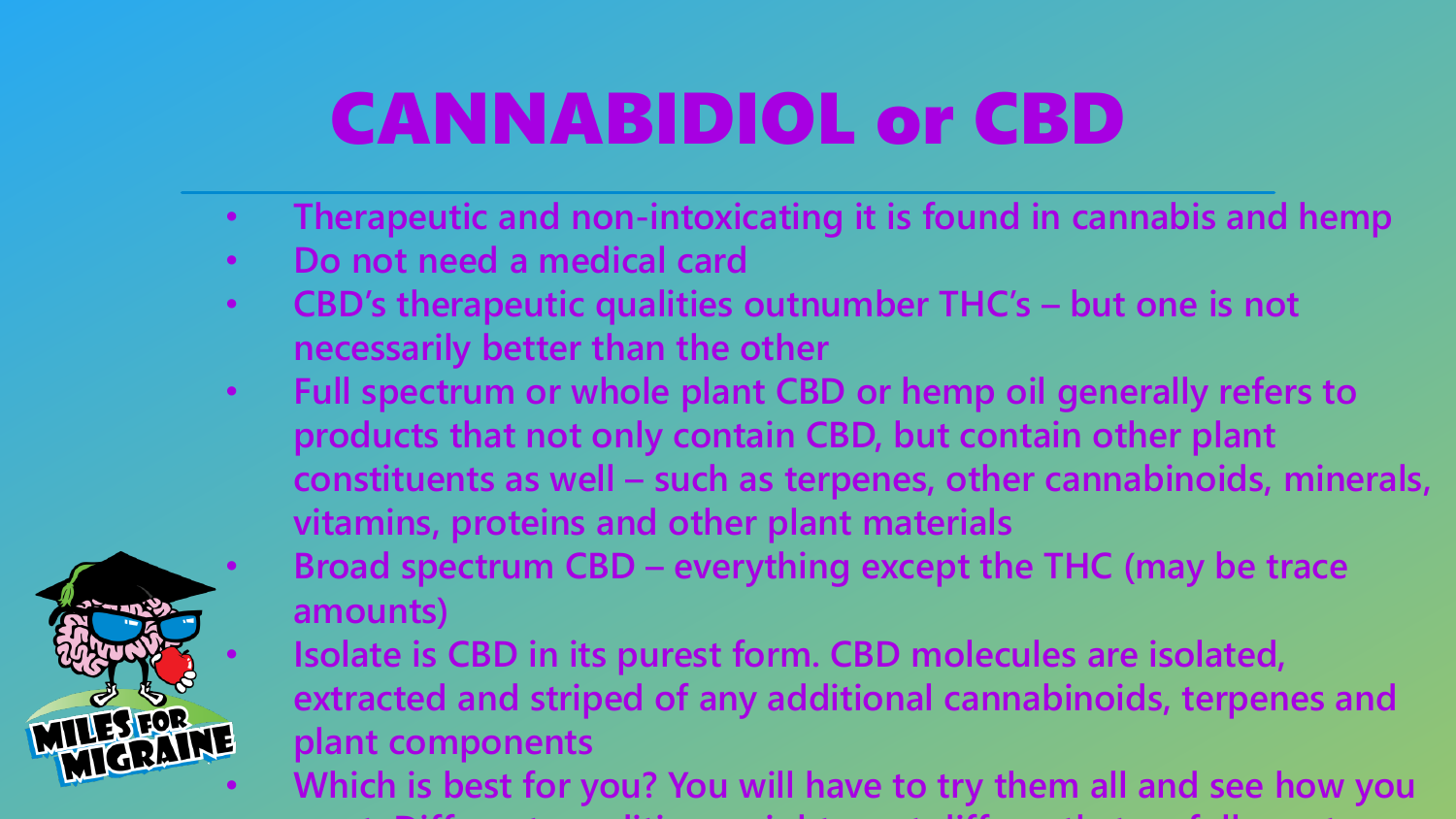# Dosing: *An Individual*

- **1. Finding your correct straining and dosage 1. Finding your correct straining and dosage 1. Will probably have to experiment a little**
- **3. It really is individualized medicine – can depend on multiple factors such as your overall health, emotional state, diet, cannabinoid tone/deficiency, etc.**
- **4. Goal is to find your minimum effective dose – starting low and titrating up to find symptom relief without adverse impacts or impairment**



**5.The rule of thumb is – START LOW AND GO SLOW!**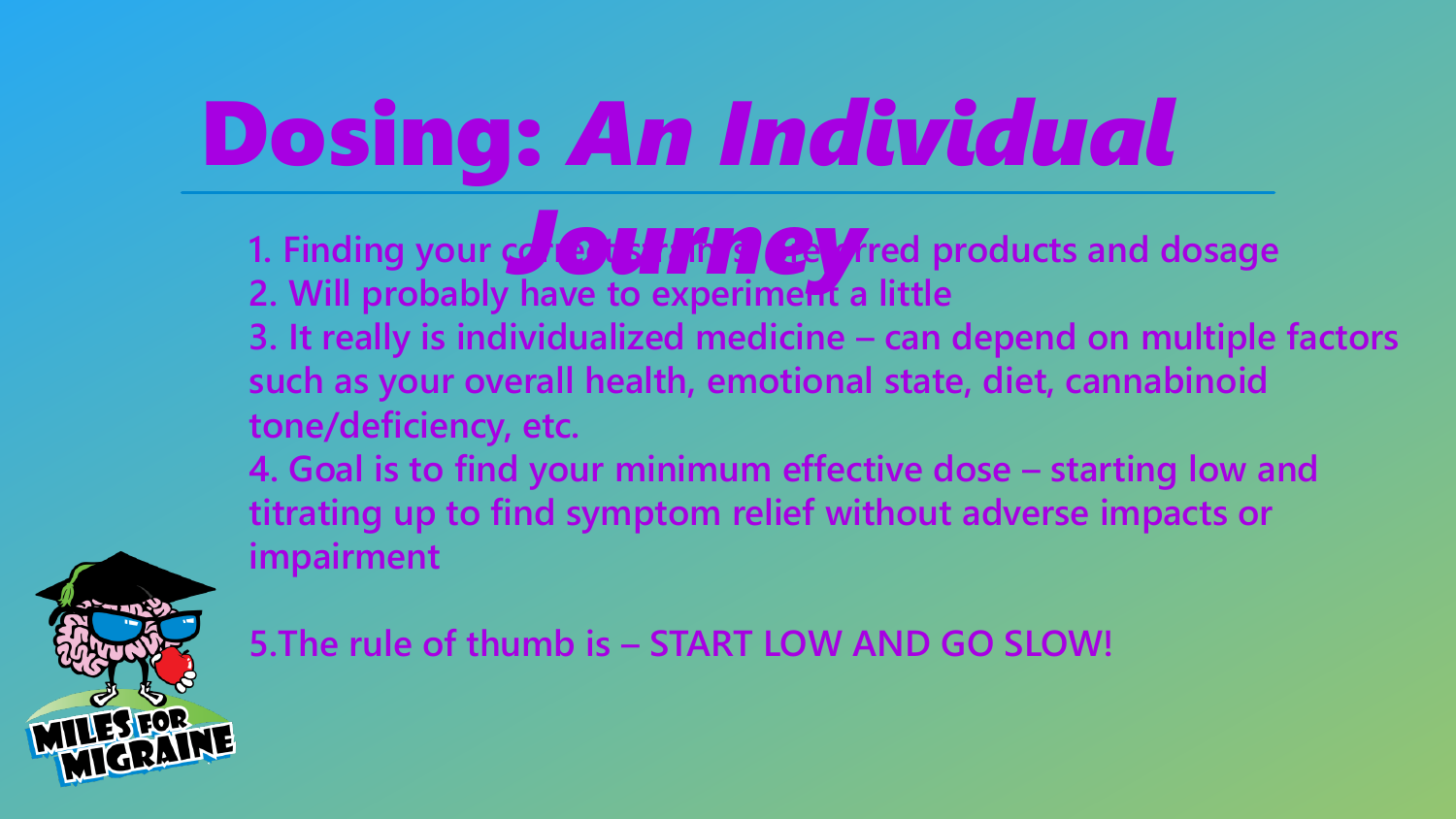

# The Vermont Medical Marijuana Program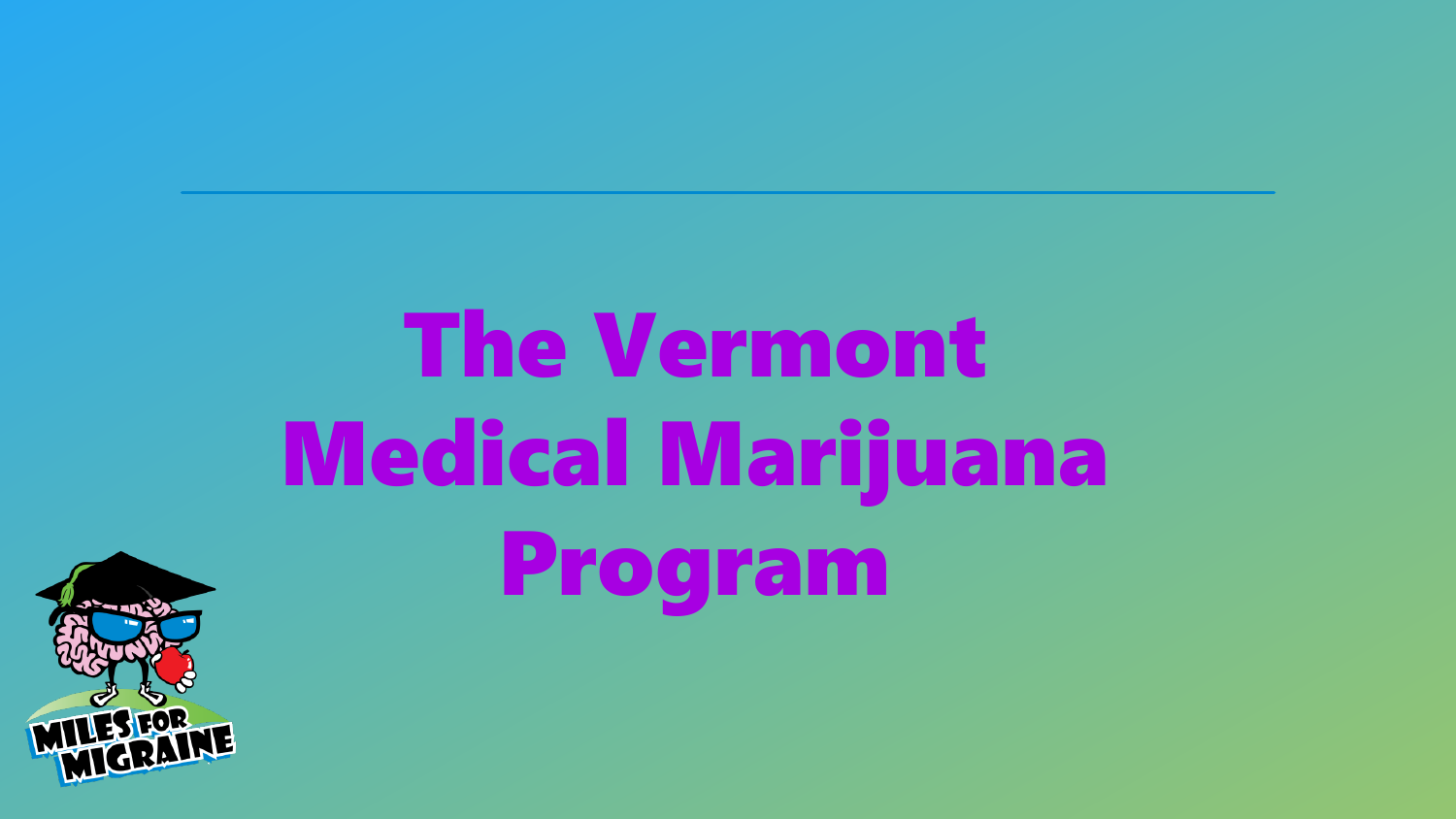#### State Eligibility: Must Be a Debilitating Medical Condition **\*Cancer**

**\*MS \*HIV \*AIDS \*Glaucoma \*Crohn's Disease** *<u><b>irkinson's Disease*</u> **PTSD**

OR the treatment of these conditions, if the disease or treatment results in severe, persistent, or intractable symptoms

Provided the applicant is undergoing psychotherapy or counseling with a licensed mental health provider



A disease or medical condition or its treatment that is chronic, debilitating, and produces one or more of the following intractable symptoms: wasting syndrome; chronic pain; severe nausea or seizures.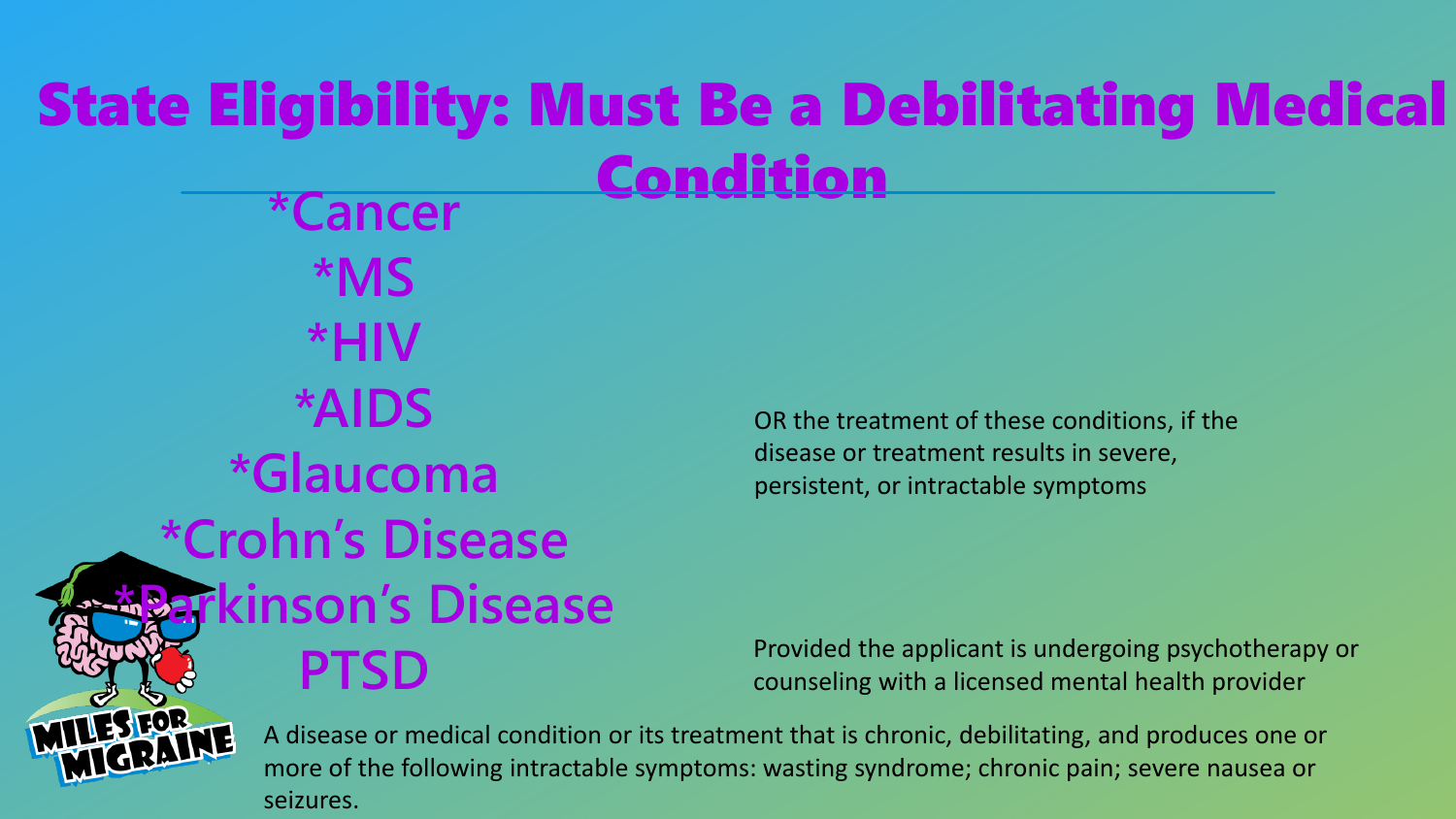## The Patient Process

- **1. Visit the Vermont Medical Marijuana Registry website**
- **2. Determine if you have a qualifying condition 3. Download the registration packet, which includes:**
	- **Patient Application**
	- **Health Care Professional Verification Form**
	- **Registered Caregiver Application**
	- **Mental Health Care Provider Form**

#### **Patient will provide HCP the Verification Form**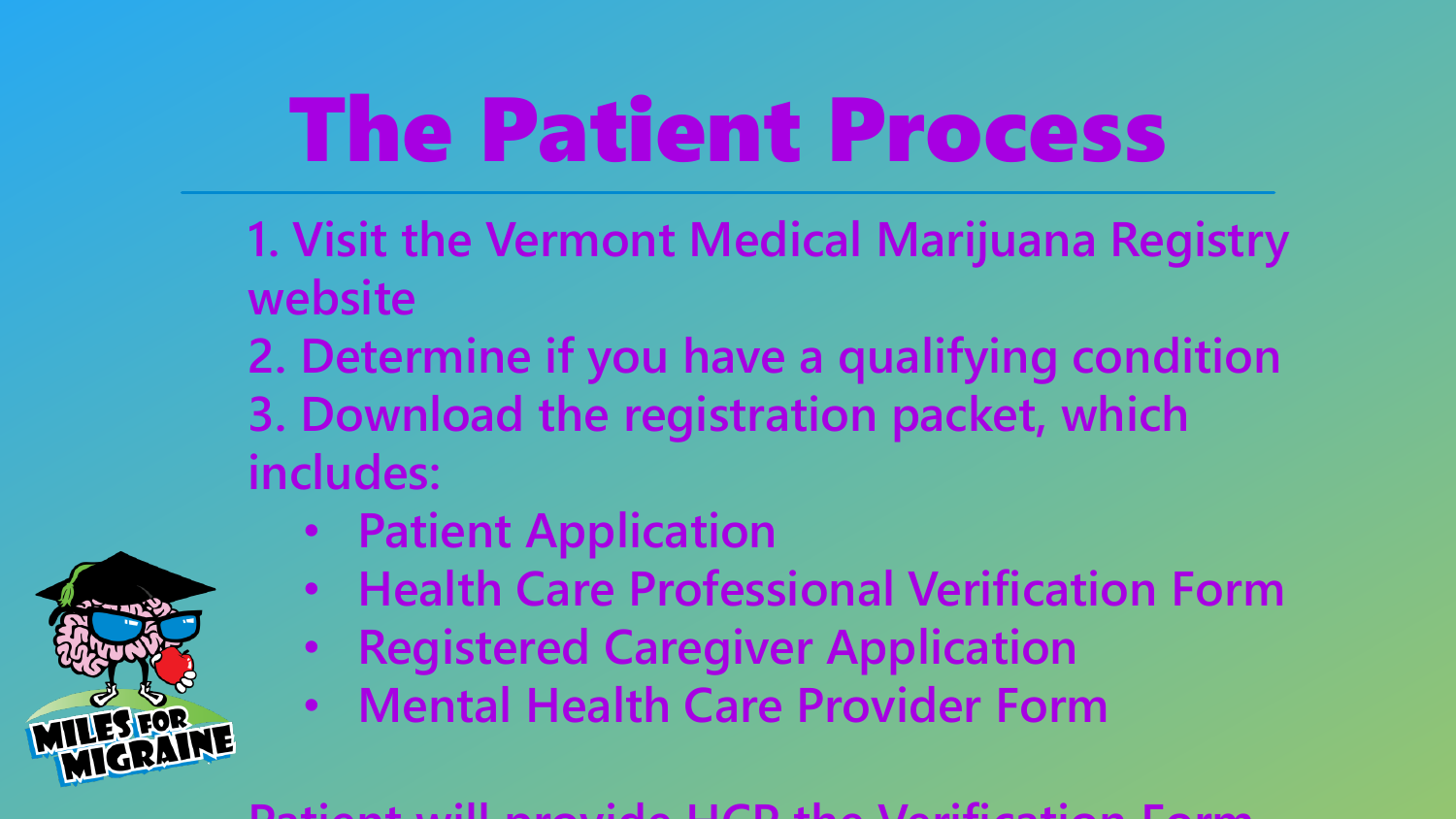# State Requirements

- **1. Applicant must be a Vermont resident**
- **2. Must have a valid VT driver's license or valid VT non-driver ID**
- **3. Send in forms with a non-refundable \$50 application fee and a digital color photo 4. Upon approval, applicant receives a registration card within 30 days**

**Process can be expedited in severe cases.**

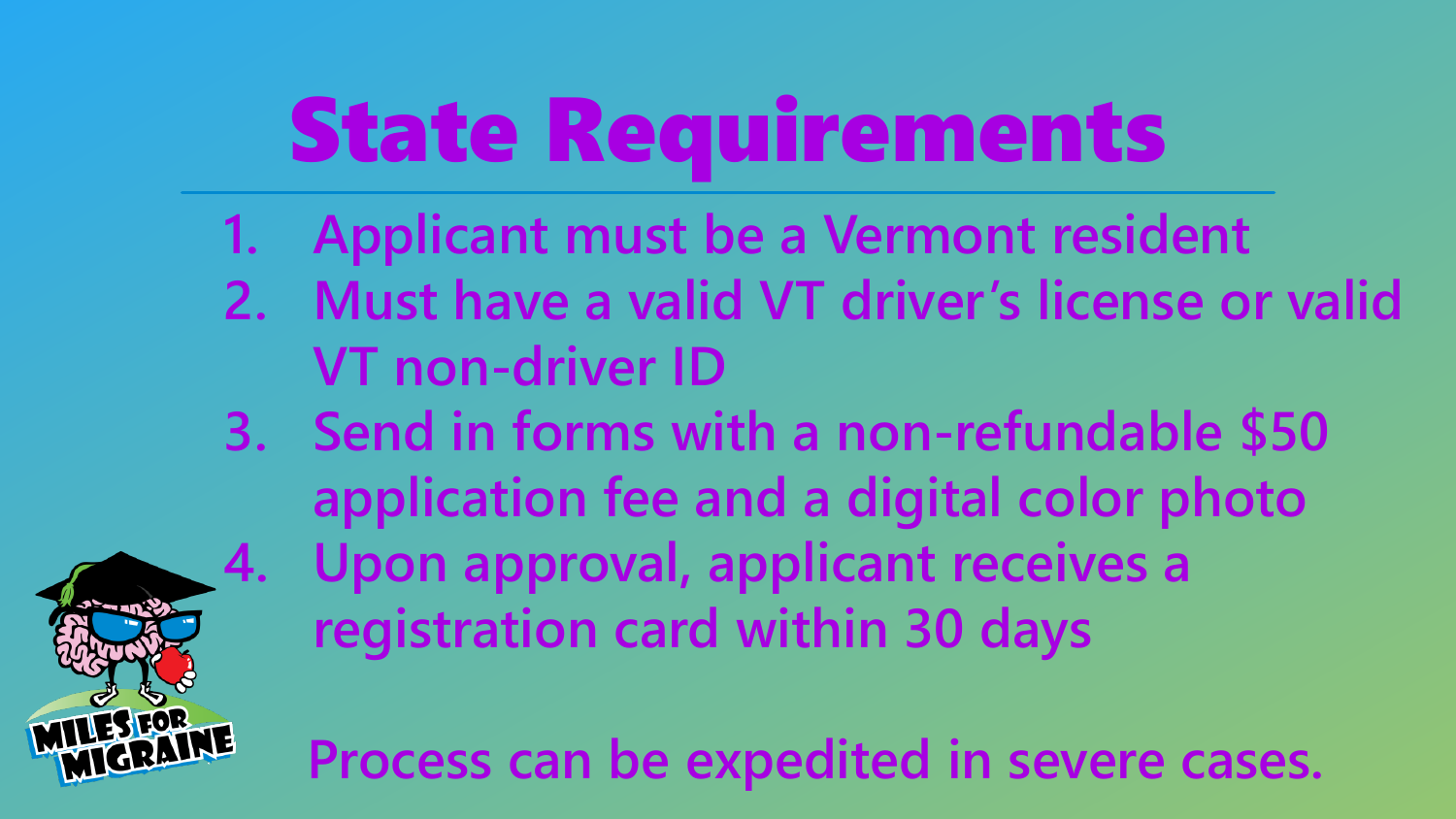## Health Care

- MD o**BBOfessional**
- **Naturopathic Physician**
- **Advanced Practice Registered Nurse**
- **Physician Assistant**
- **For purposes of PTSD – a licensed mental health provider is:**
	- **\*A person licenses to practice Psychiatry**
	- **\*A psychologist**
	- **\*A psychologist doctorate or master**
	- **\*A clinical social worker**
	- **\*A clinical mental health counselor**

**\*An Advanced Practice Registered Nurse ( w/Adult Psych & Mental Health**

**Specialty)**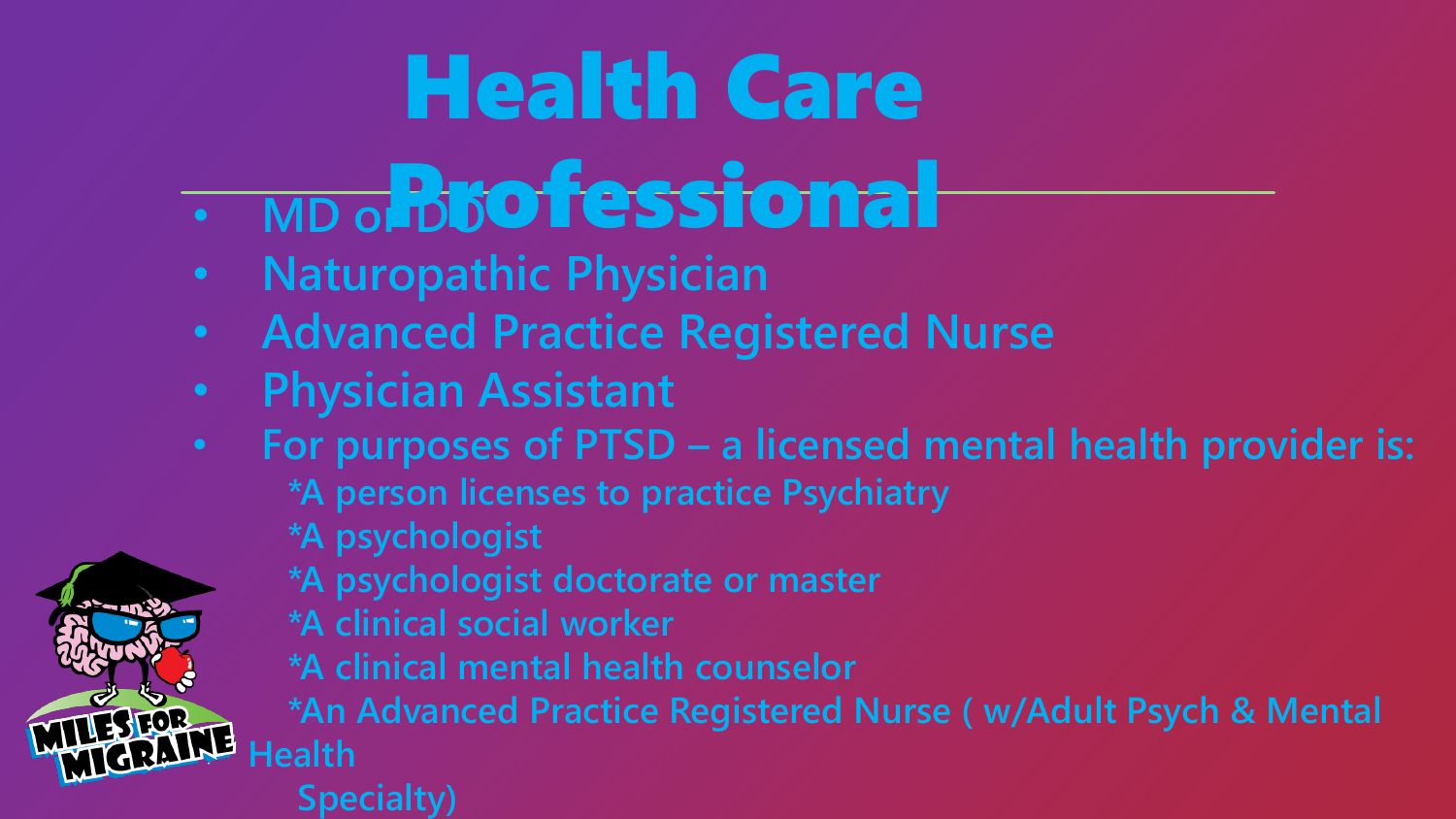## Bona Fide Professional-Patient Relationship

**A treating or consulting relationship of at least 3 months is required – during which the HCP has completed a full assessment of the patient's medical history and current medical condition, Including a physical exam.**

**Unless the patient has been diagnosed with:**

- **Terminal illness**
- **Cancer**
- **AIDS**
- **Is currently hospice care**
- **Patient's debilitating medical condition was diagnosed within the last three months**

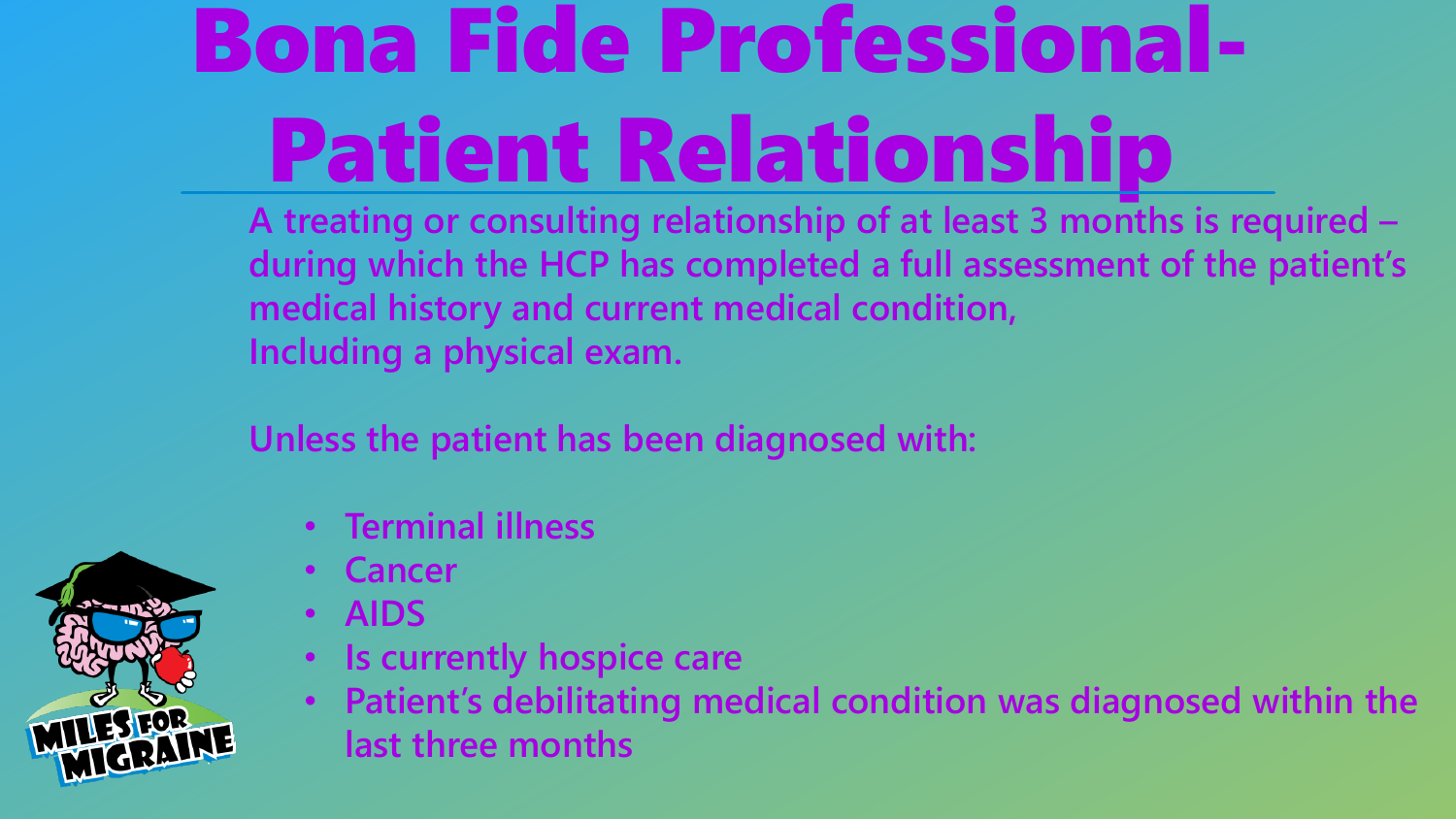# GETTING TREATED: *THE DISPENSARY EXPERIENCE*

- **1. Once patient receives card in the mail, they can make an initial appointment at the dispensary of their choice.**
- **2. At the initial appointment:**
- **3. Staff reviews symptoms**
- **4. Represents the products**
- **5. Discusses different methods of cannabis consumption**
- **6. Answers patient's questions**
- **7. Discusses budgets and financial aid**
- **8. Patients can home cultivate and purchase products at their designated dispensary**
- **9. Patients can buy up to 2 ounces in a 30 day cycle plus cultivate 7 vegetative plants and two flowering plants**